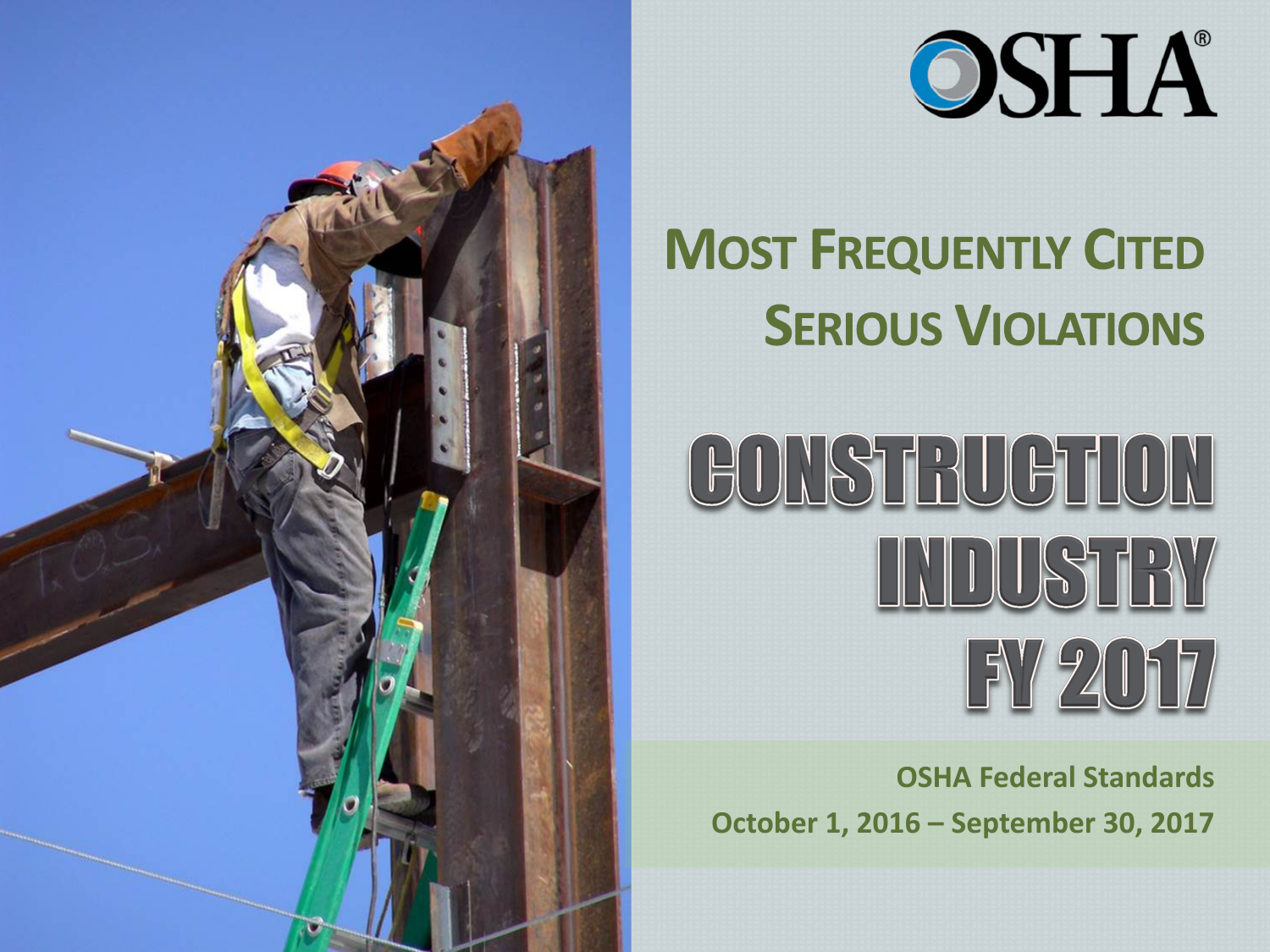### **MOST FREQUENTLY CITED SERIOUS VIOLATIONS IN CONSTRUCTION 2017**

**CFR 1926 Su** 

29

29 CFR 1926 SUBPARTS

CFR 1926 SUBPARTS

|                                        |               | FALL PROTECTION - RESIDENTIAL CONSTRUCTION                                       |      |
|----------------------------------------|---------------|----------------------------------------------------------------------------------|------|
| Σ                                      | .501(b)(13)   |                                                                                  | 4273 |
|                                        |               | LADDERS - NOT EXTENDED 3 FEET ABOVE LANDING                                      |      |
| $\times$                               | .1053(b)(1)   | 1458                                                                             |      |
|                                        |               | EYE & FACE PROTECTION - USE OF APPROPRIATE PROTECTION                            |      |
| ш                                      | .102(a)(1)    | 1389                                                                             |      |
|                                        |               | FALL PROTECTION- TRAINING FOR THOSE EXPOSED TO FALL HAZARDS                      |      |
| Σ                                      | .503(a)(1)    | 1243                                                                             |      |
|                                        |               | FALL PROTECTION - UNPROTECTED SIDES & EDGES                                      |      |
| Σ                                      | .501(b)(1)    | 1061                                                                             |      |
|                                        |               | <b>HEAD PROTECTION - USE OF PROTECTION</b>                                       |      |
| ш                                      | .100(a)       | 923                                                                              |      |
|                                        |               | <b>AERIAL LIFTS - FALL PROTECTION</b>                                            |      |
|                                        | .453(b)(2)(v) | 682                                                                              |      |
|                                        |               | <b>SCAFFOLDS - FALL PROTECTION</b>                                               |      |
|                                        | .451(g)(1)    | 608                                                                              |      |
|                                        |               | FALL PROTECTION - ROOFING WORK ON LOW-SLOPED ROOFS                               |      |
| Σ                                      | .501(b)(10)   | 593                                                                              |      |
|                                        |               | <b>GENERAL SAFETY &amp; HEALTH PROVISION - INSPECTIONS BY A COMPETENT PERSON</b> |      |
| $\cup$                                 | .20(b)(2)     | 507                                                                              |      |
| NUMBER OF SERIOUS VIOLATIONS - FY 2017 |               |                                                                                  |      |

 $\overline{2}$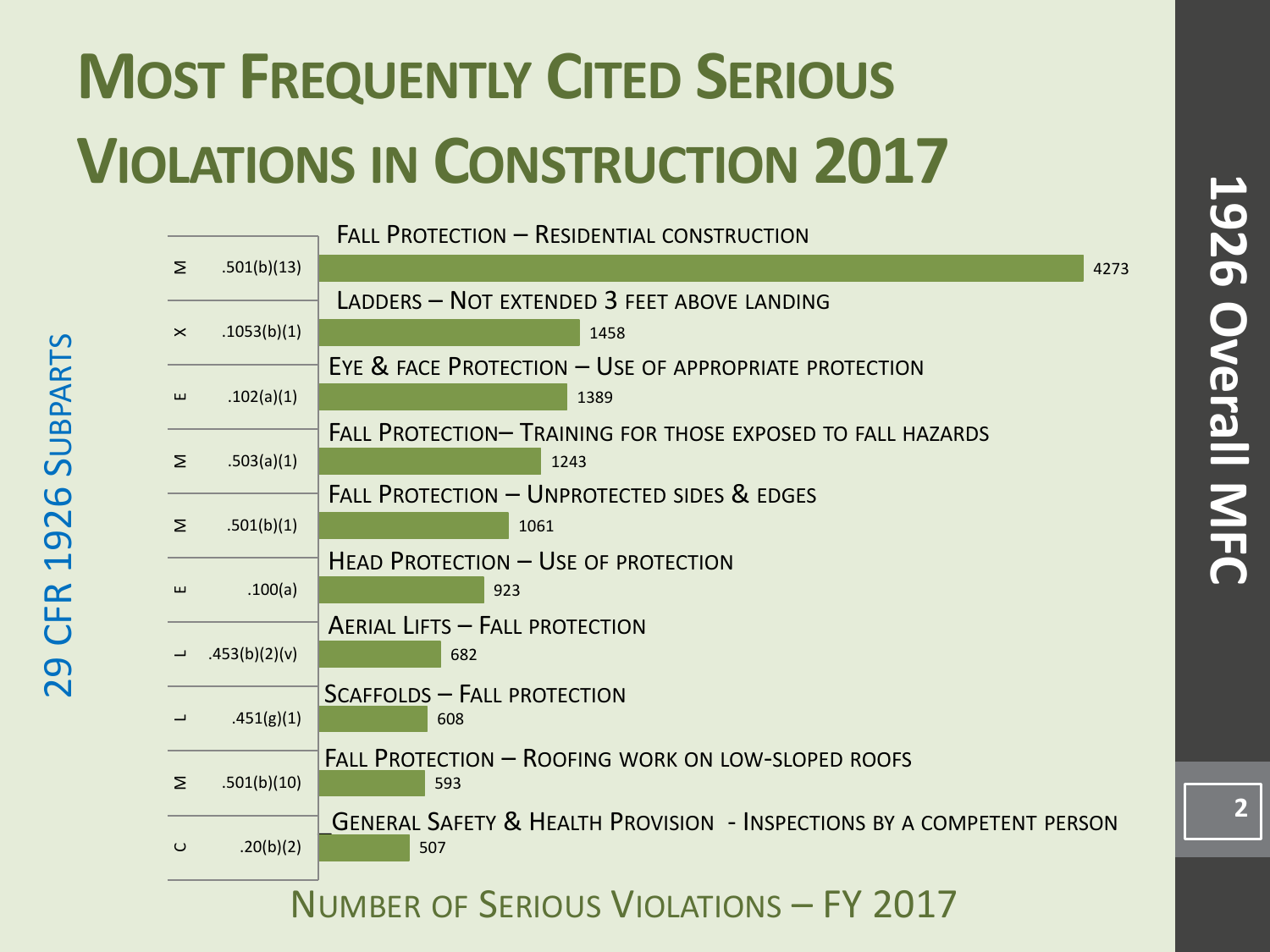# SUBPART **SUBPART C**

#### GENERAL SAFETY & HEALTH  $[1926.20-.35]$

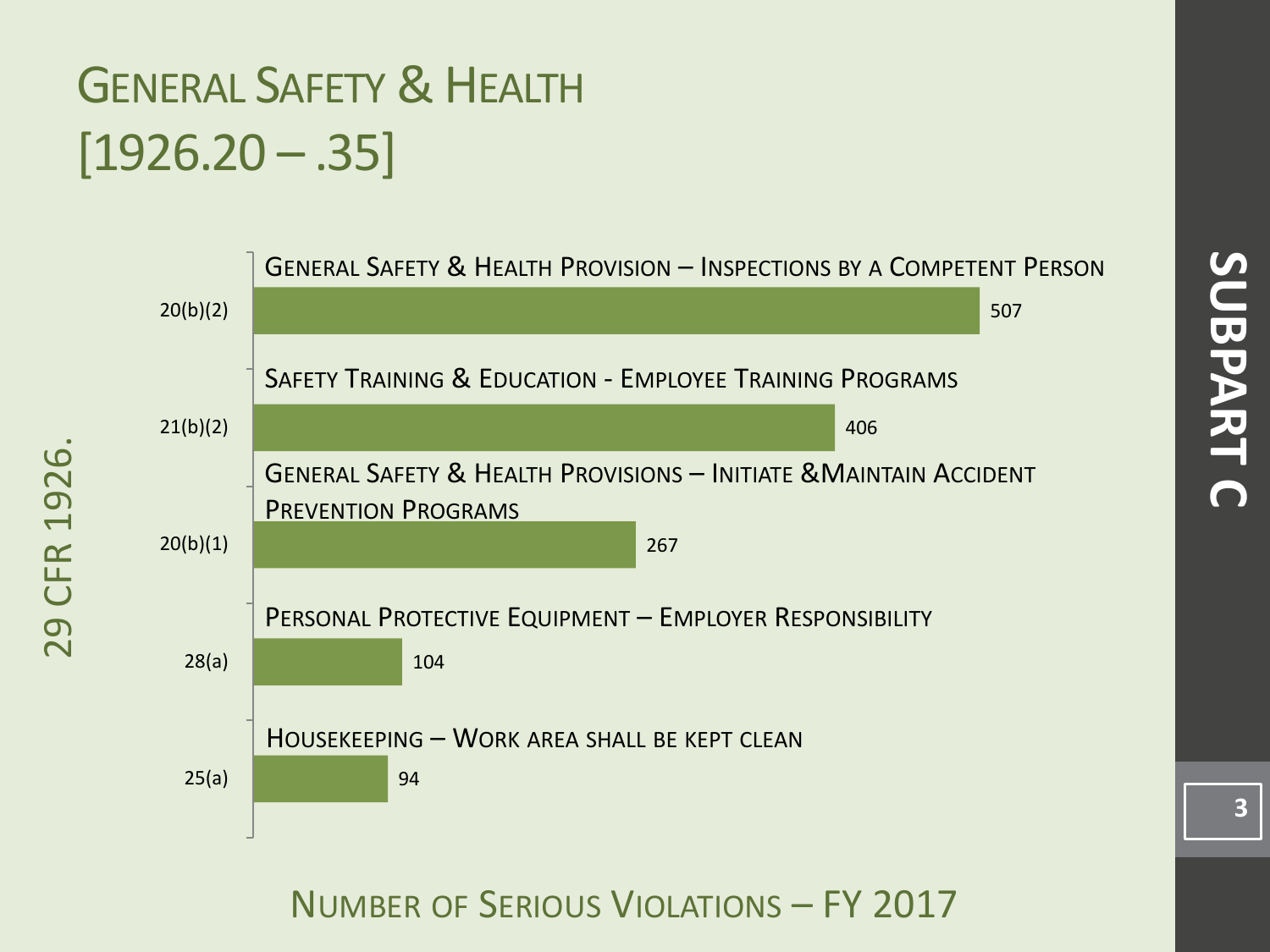#### OCCUPATIONAL HEALTH & ENVIRONMENTAL CONTROLS  $[1926.50 - .66]$



29 CFR 1926.

**CFR** 

29

1926.

NUMBER OF SERIOUS VIOLATIONS – FY 2017

**4**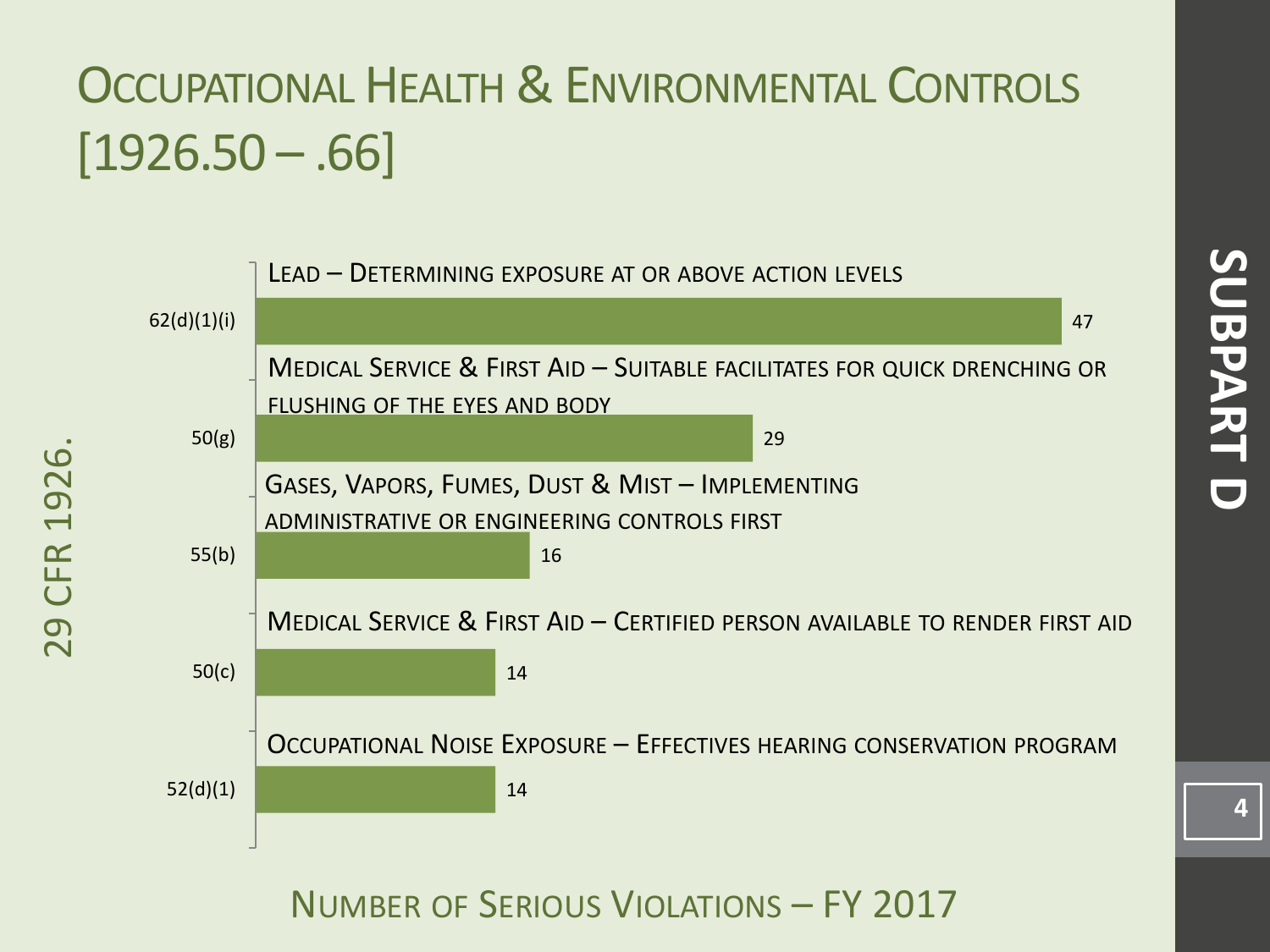#### PERSONAL PROTECTIVE & LIFE SAVING EQUIPMENT  $[1926.95 - .107]$



29 CFR 1926.

CFR

29

1926.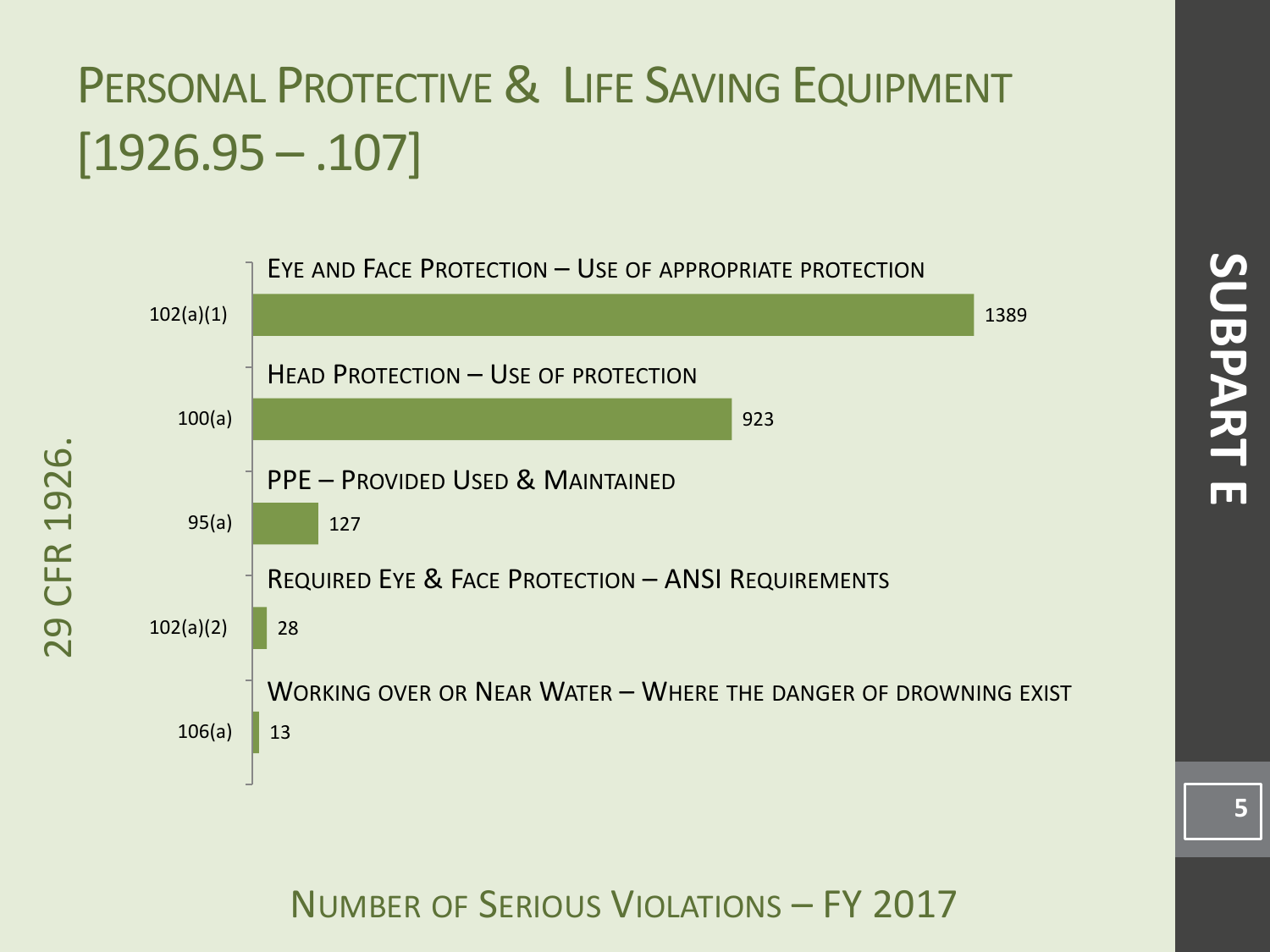#### FIRE PROTECTION & PREVENTION  $[1926.150 - .159]$

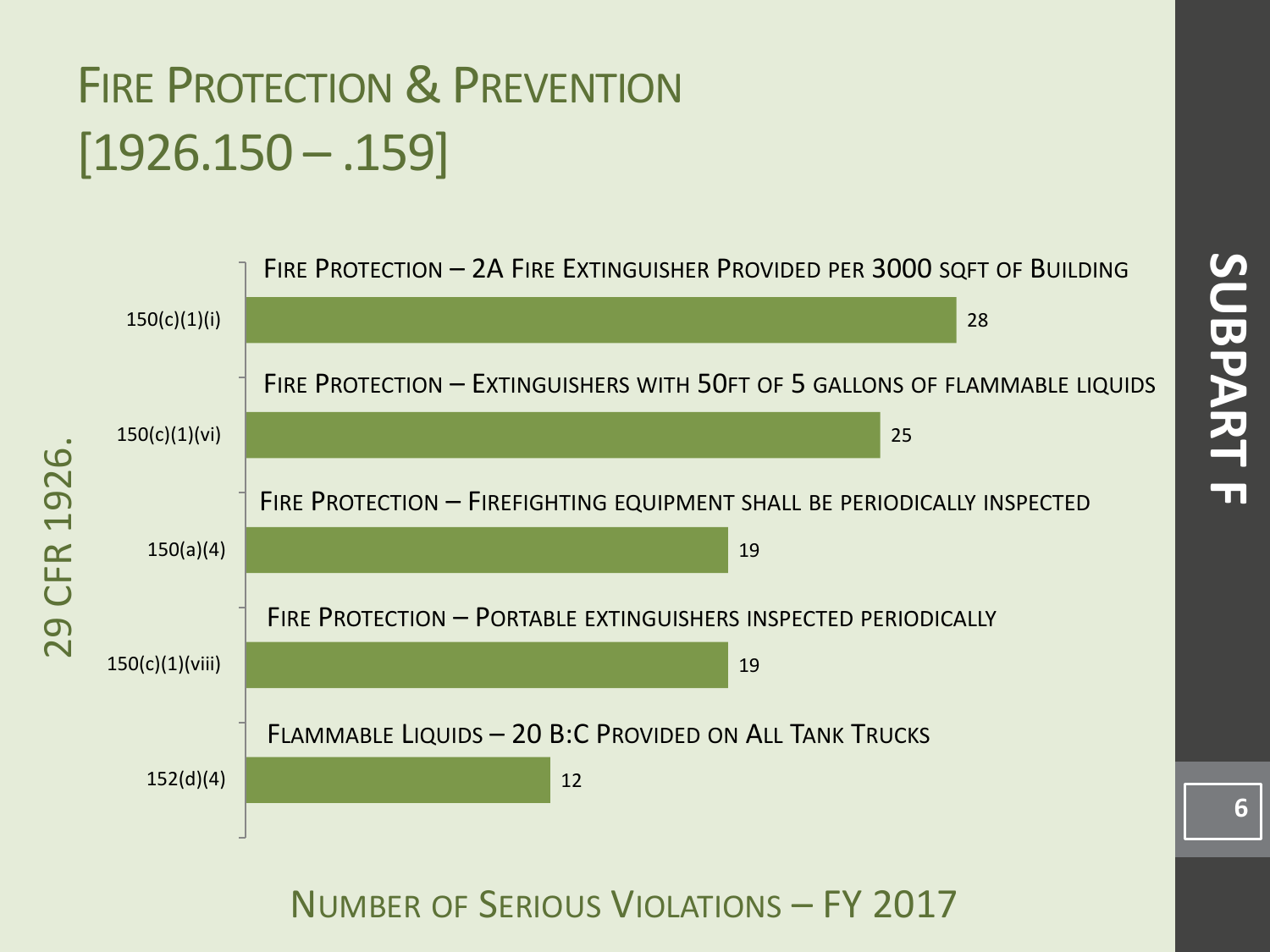#### SIGNS, SIGNALS& BARRICADES [1926.200 – .203]



NUMBER OF SERIOUS VIOLATIONS – FY 2017

**SUBPART G**

 $\blacksquare$ 

SUBPART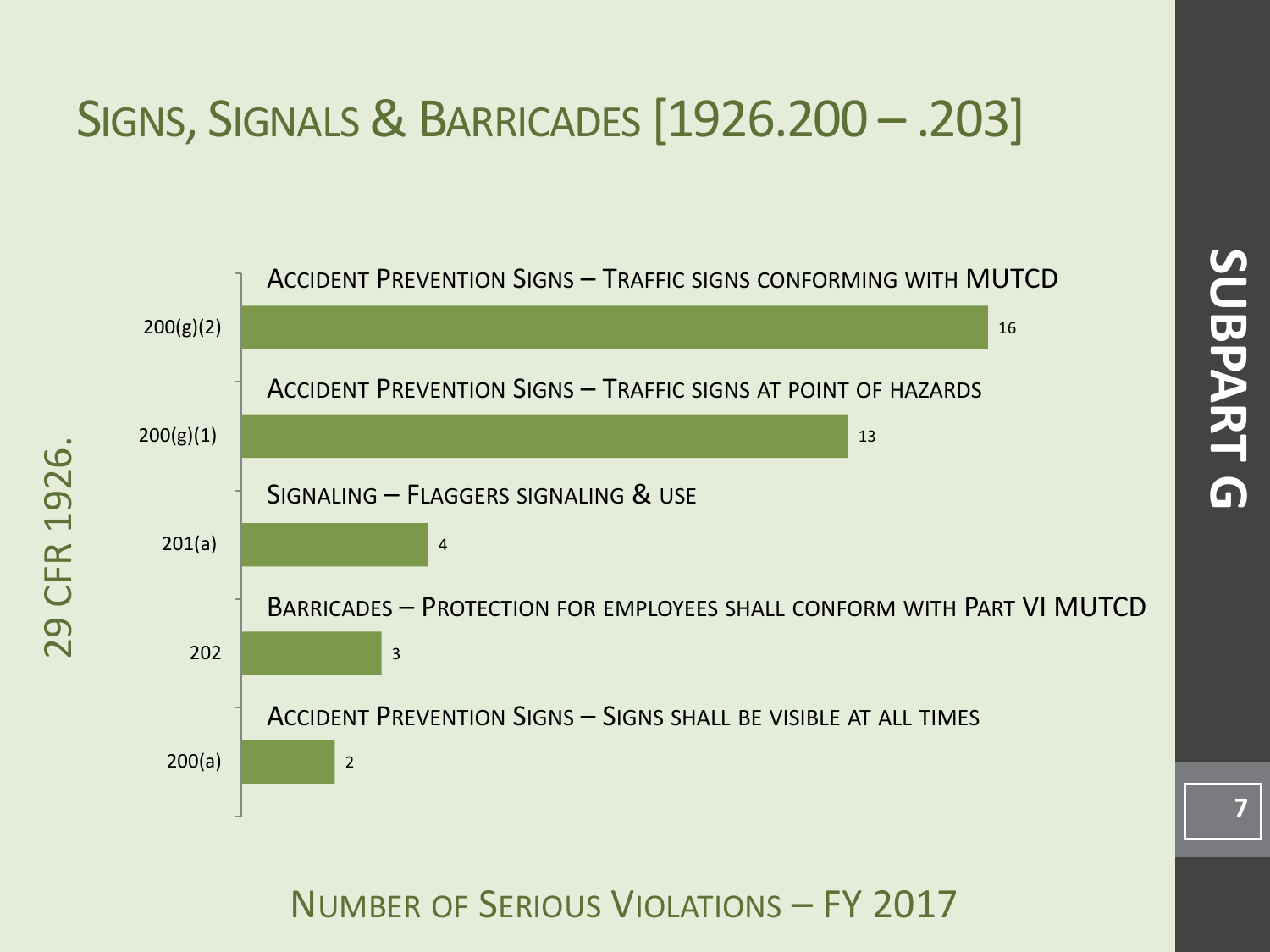#### MATERIALS HANDLING, STORAGE, USE& DISPOSAL  $[1926.250 - .252]$

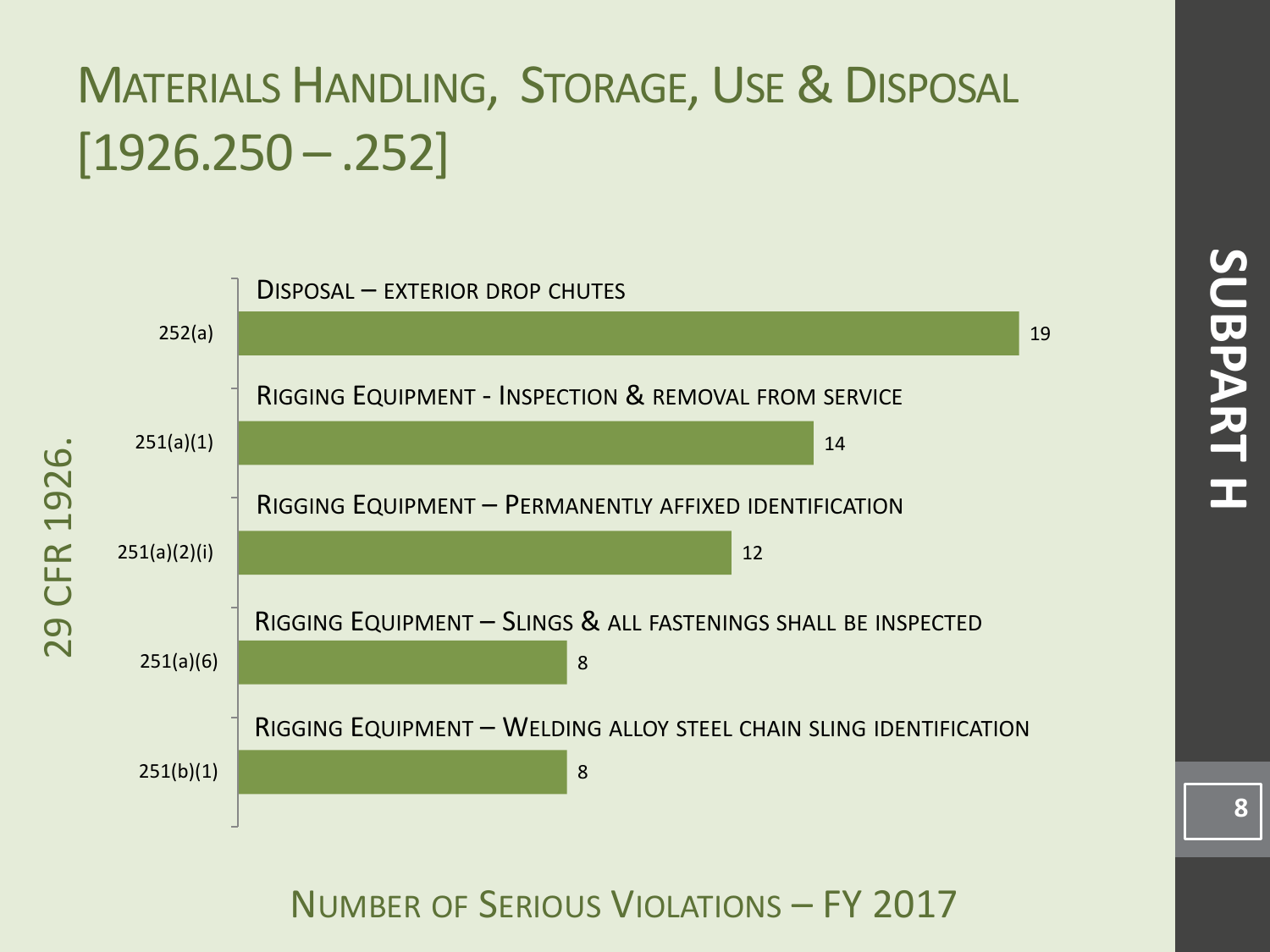## SUBPART **SUBPART I**

#### TOOLS: HAND & POWER [1926.300 – .307]

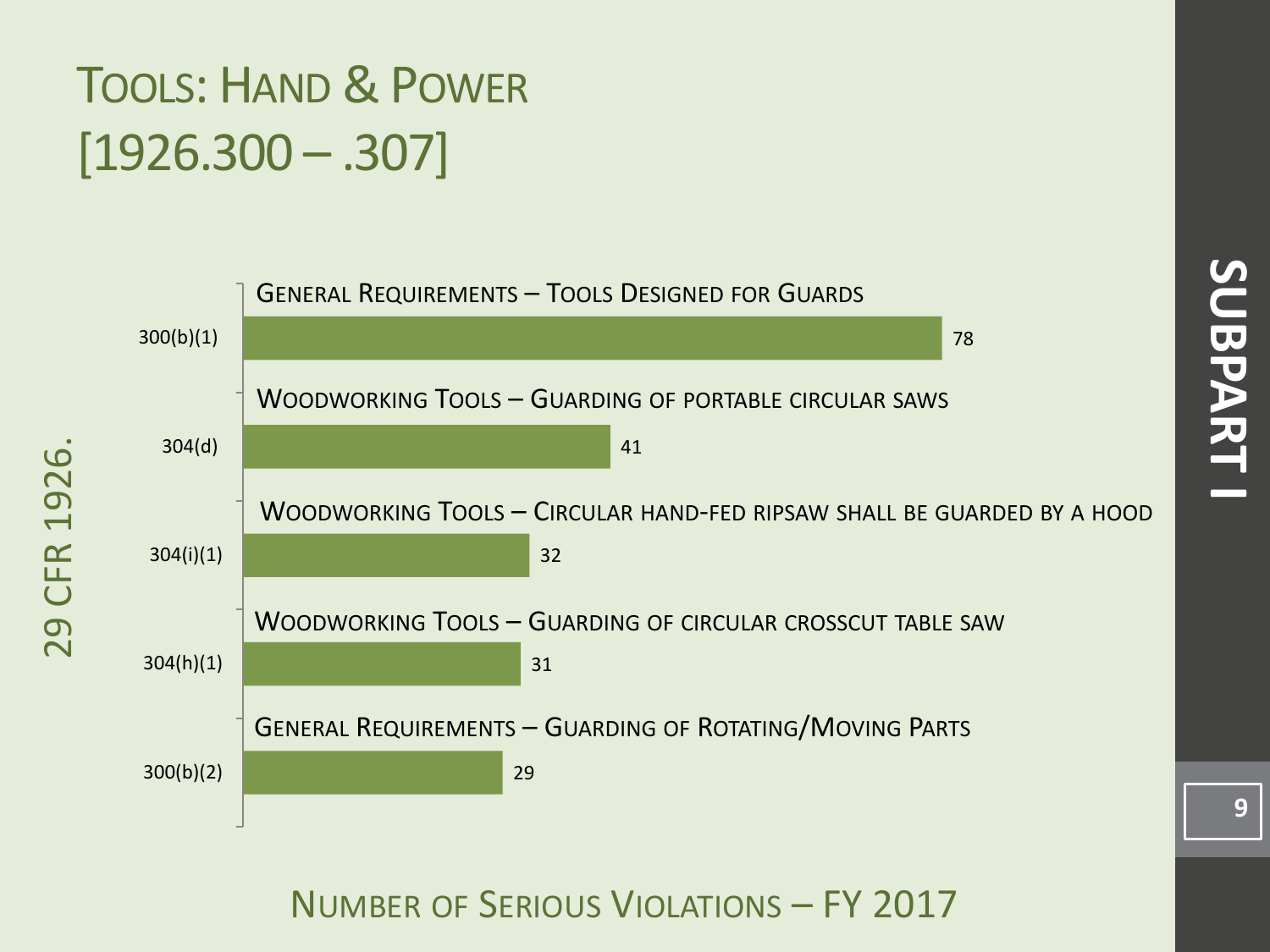#### WELDING & CUTTING [1926.350 -.354]



NUMBER OF SERIOUS VIOLATIONS – FY 2017

**10**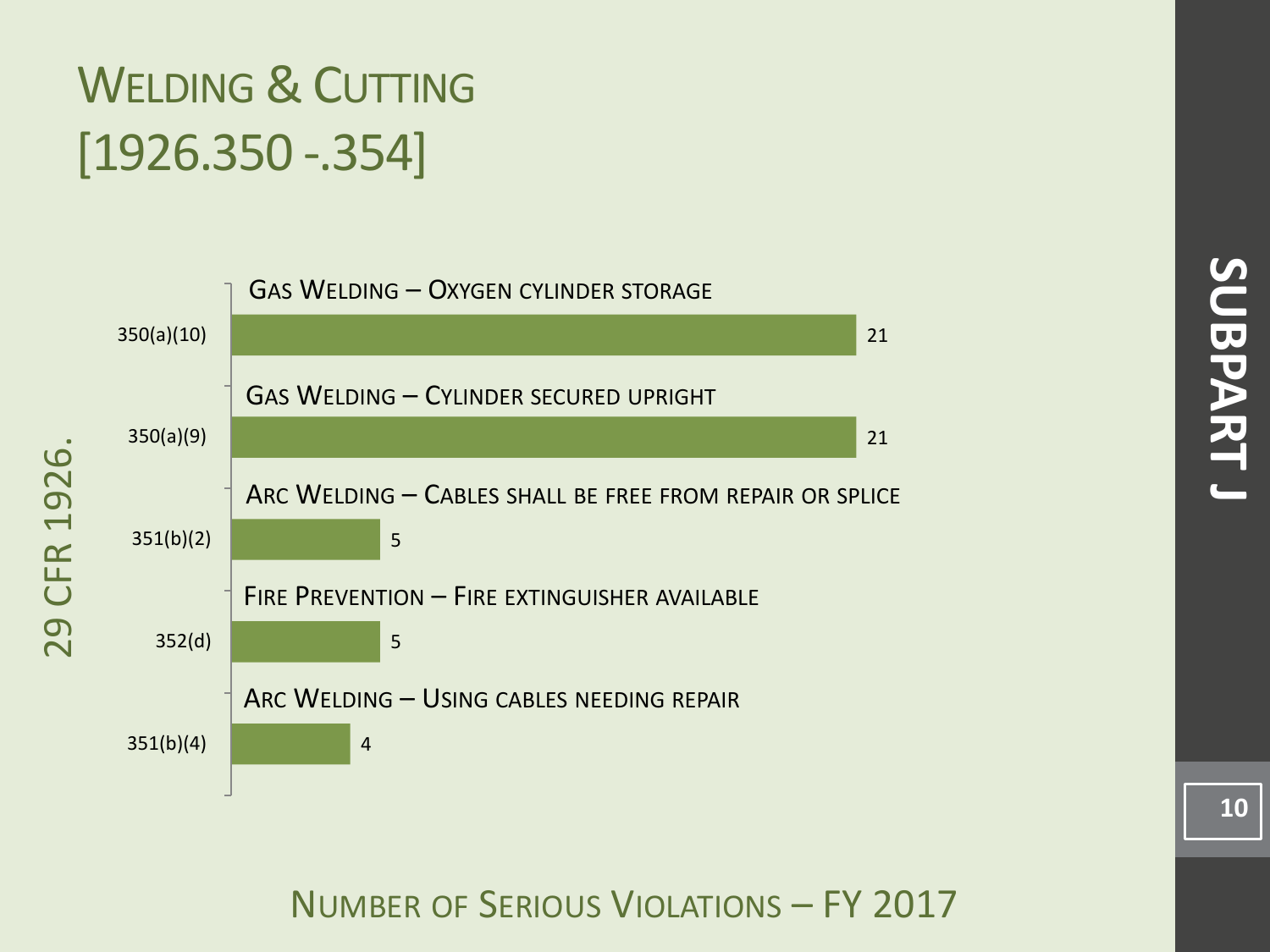#### ELECTRICAL [1926.400 – .449]

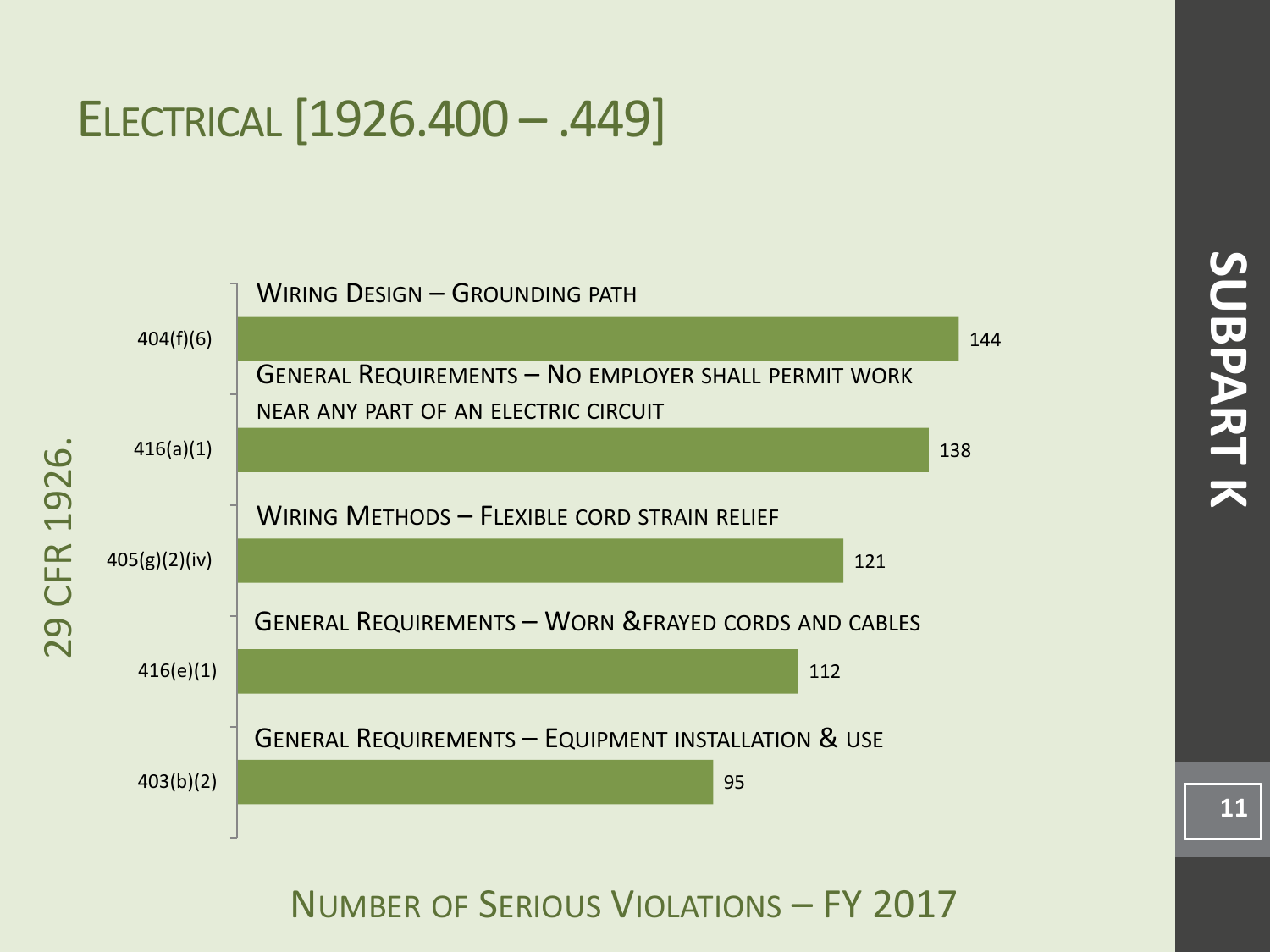#### SCAFFOLDS [1926.450 – .454]

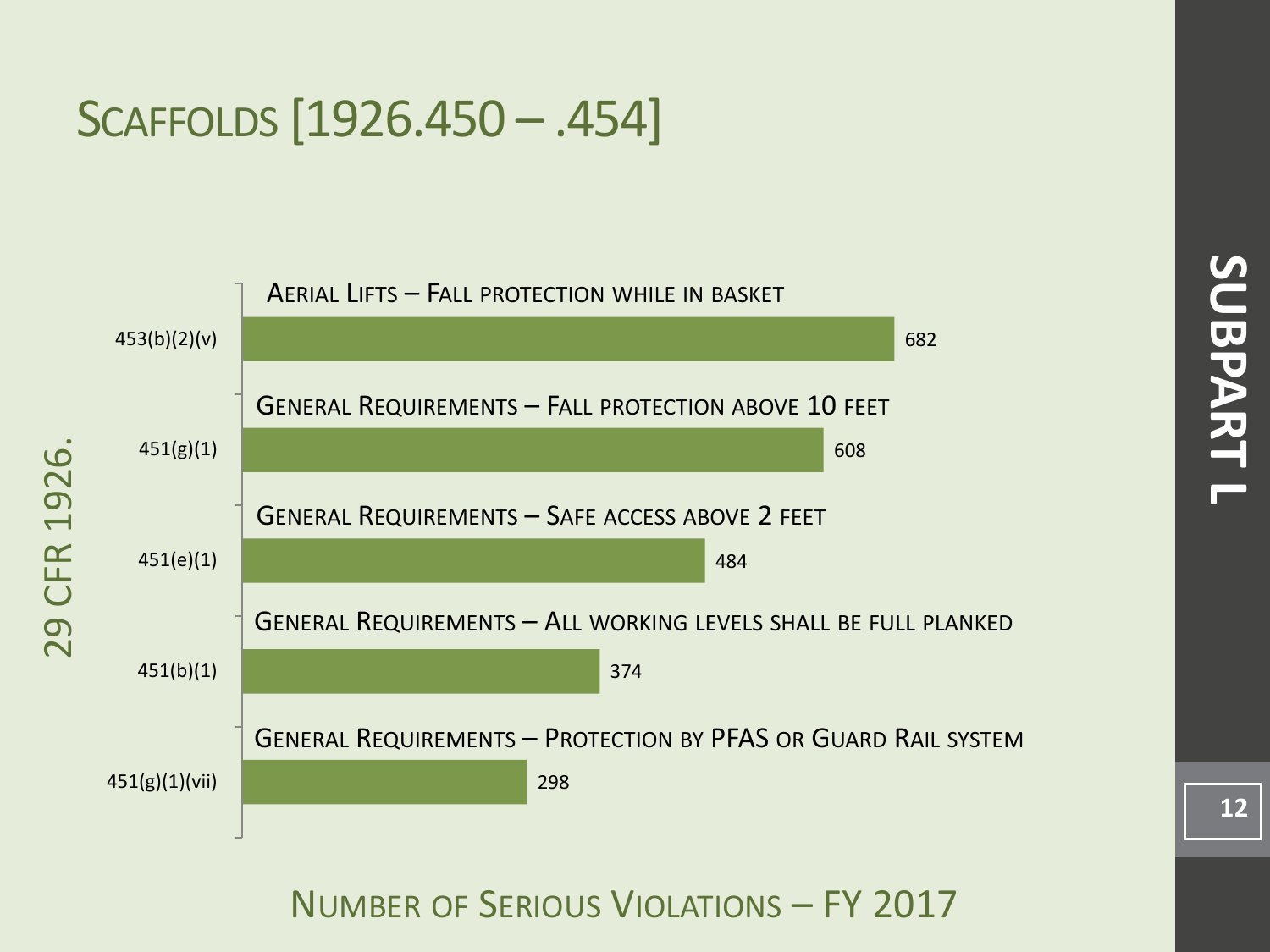#### FALL PROTECTION [1926.500 – .503]

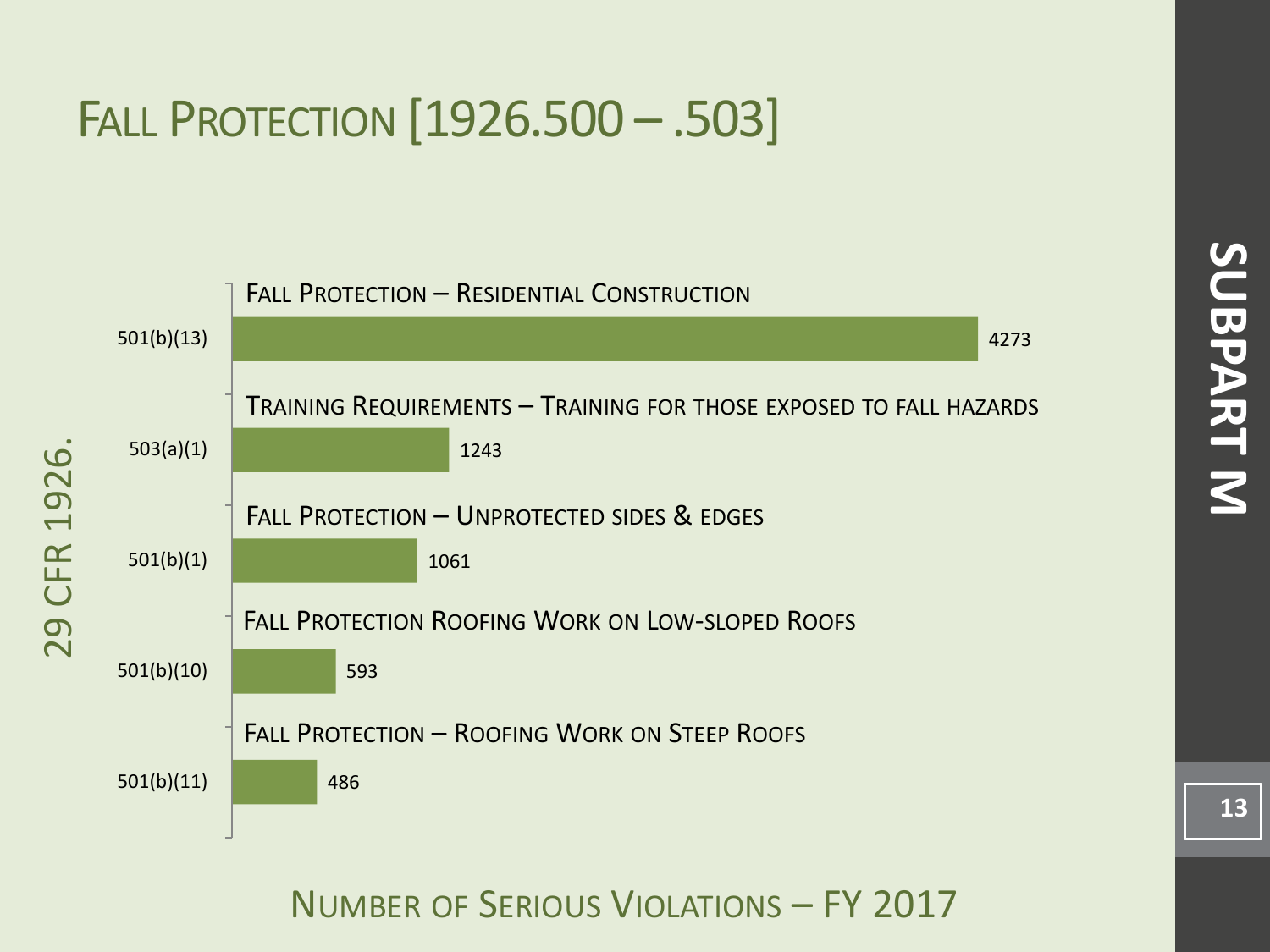#### HELICOPTERS, HOISTS, ELEVATORS, AND CONVEYORS  $[1926.550 - .556]$



**SUBPART N SUBPART N**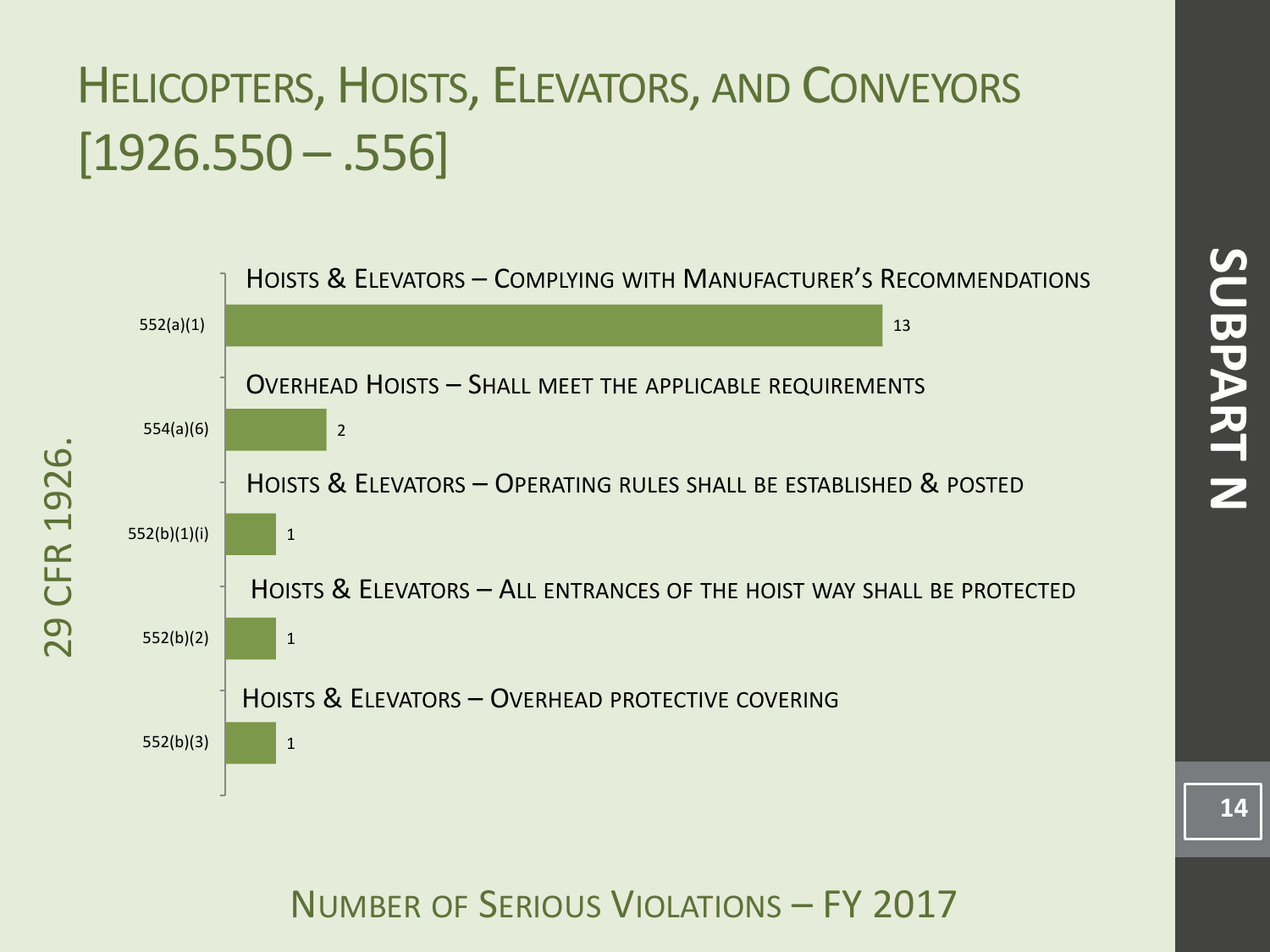#### MOTOR VEHICLES, MECHANIZED EQUIPMENT, & MARINE OPERATIONS  $[1926.600 - .606]$

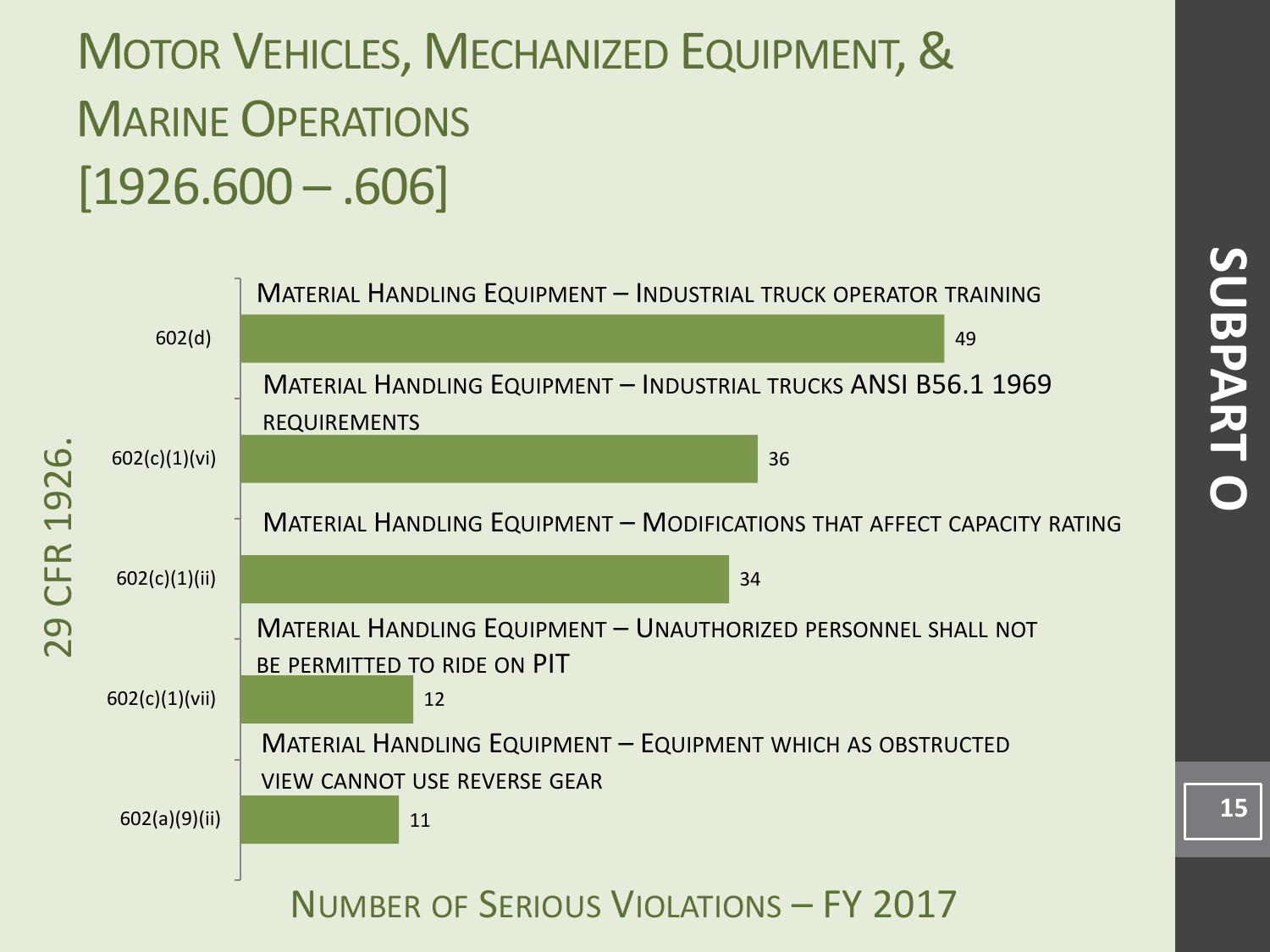

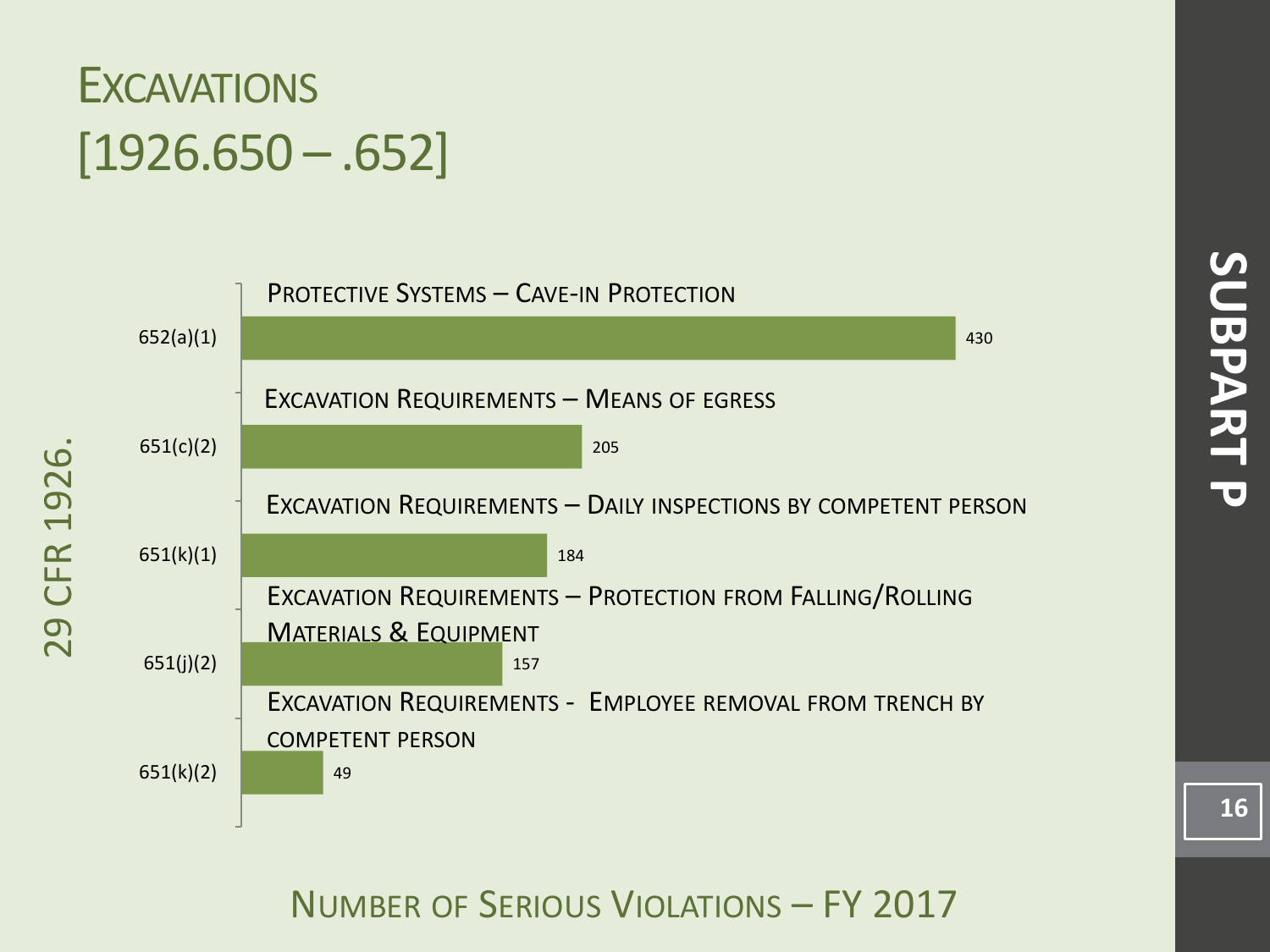#### CONCRETE& MASONRY CONSTRUCTION [1926.700 – .706]

29 CFR 1926.

CFR

29

1926

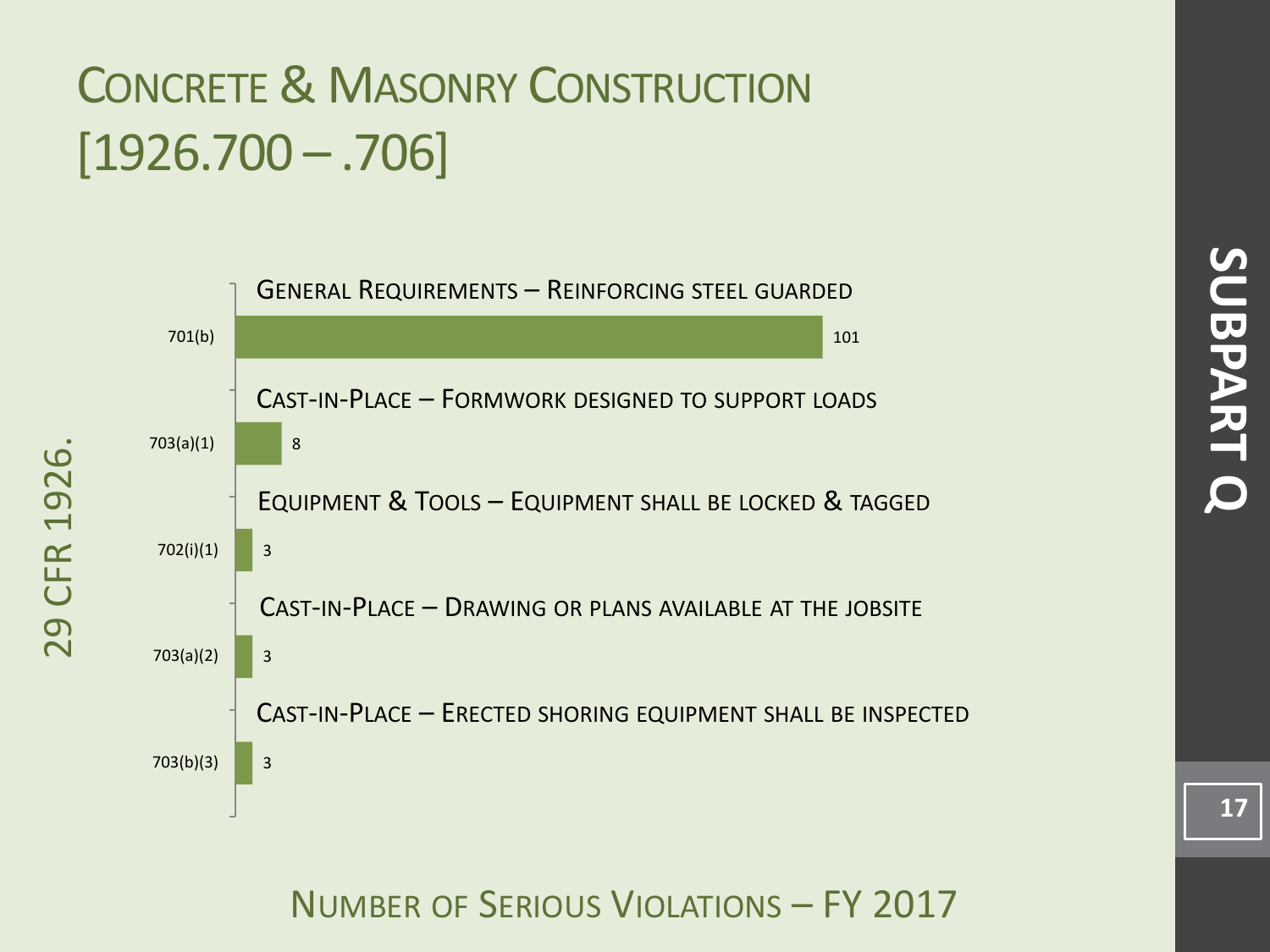#### **STEEL ERECTION**  $[1926.750 - .761]$

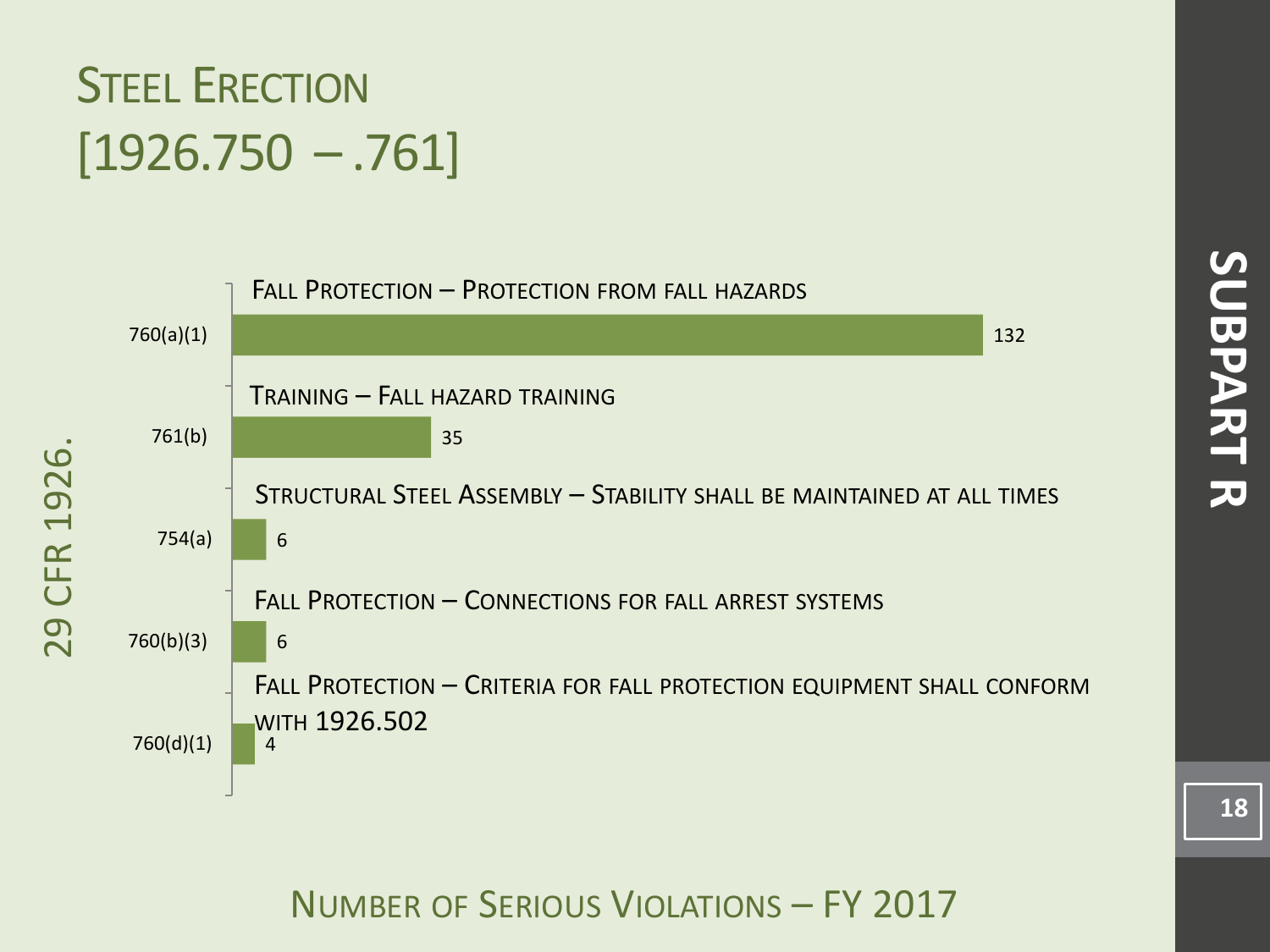#### UNDERGROUND CONSTRUCTION, CAISSONS, COFFERDAMS, AND COMPRESSED AIR  $[1926.800 - .804]$

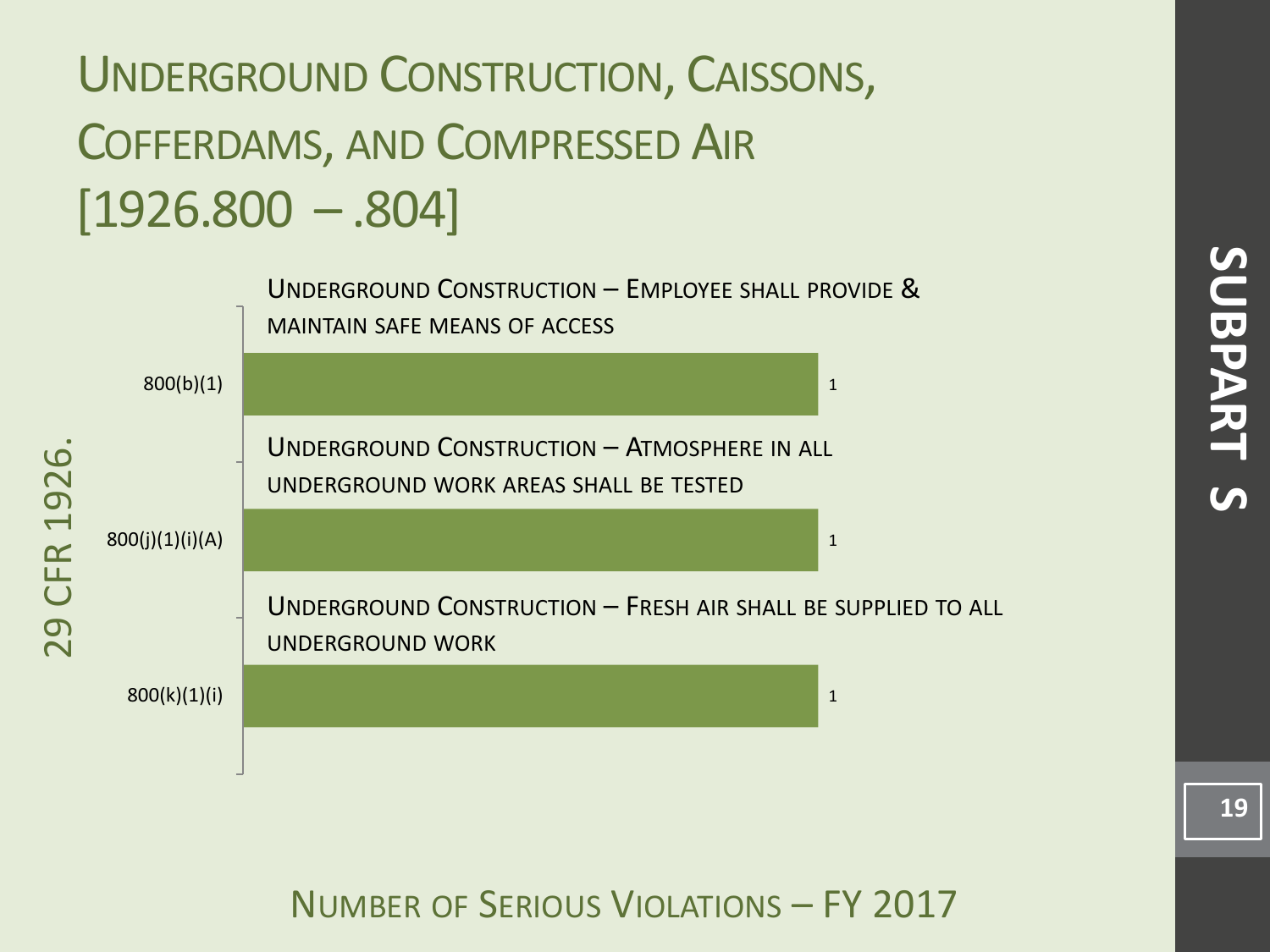## **SUBPART T SUBPART T**

#### **DEMOLITION**  $[1926.850 - .860]$

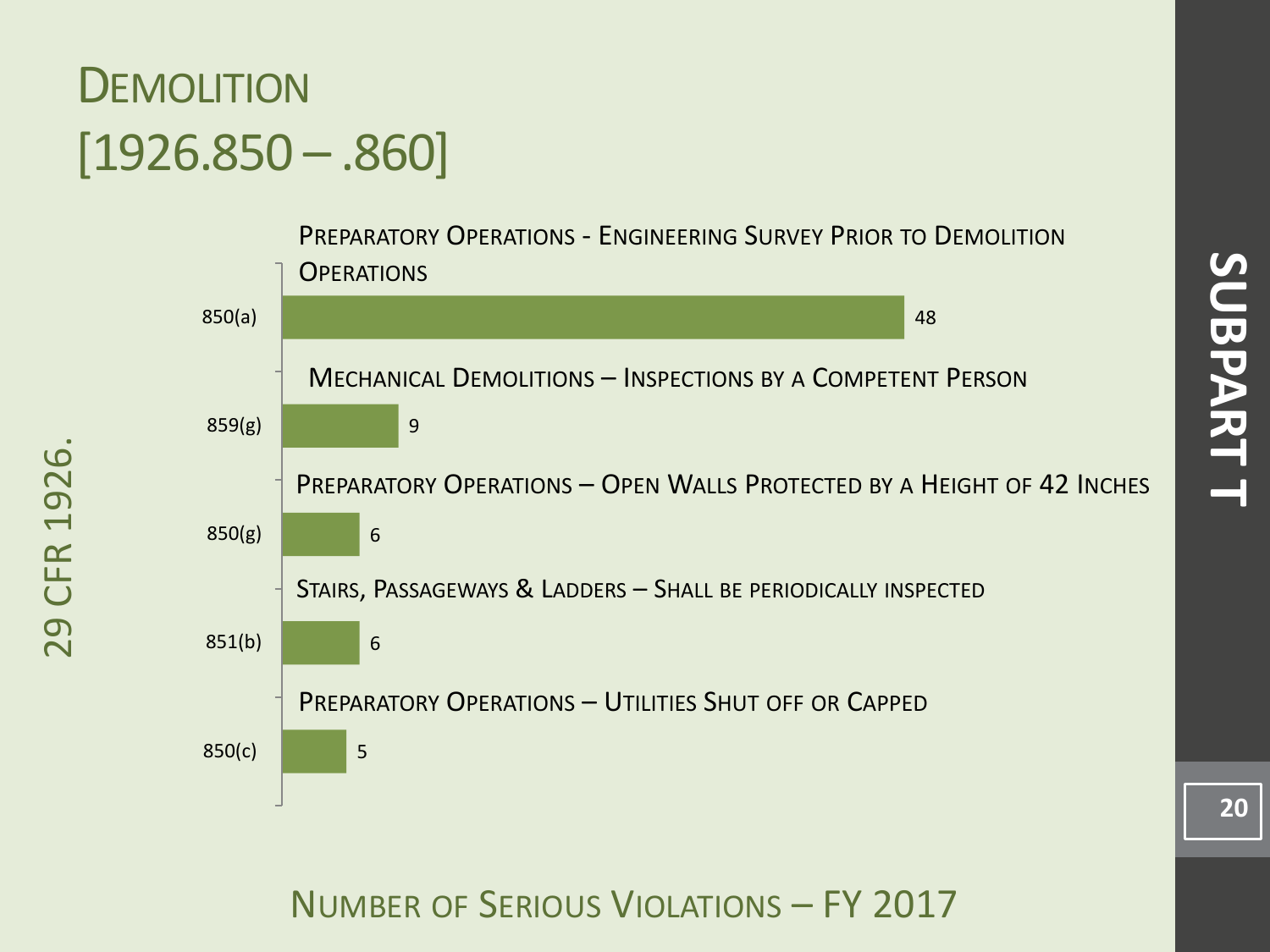#### BLASTING AND THE USE OF EXPLOSIVES  $[1926.900 - .914]$

29 CFR 1926.

CFR

29

1926

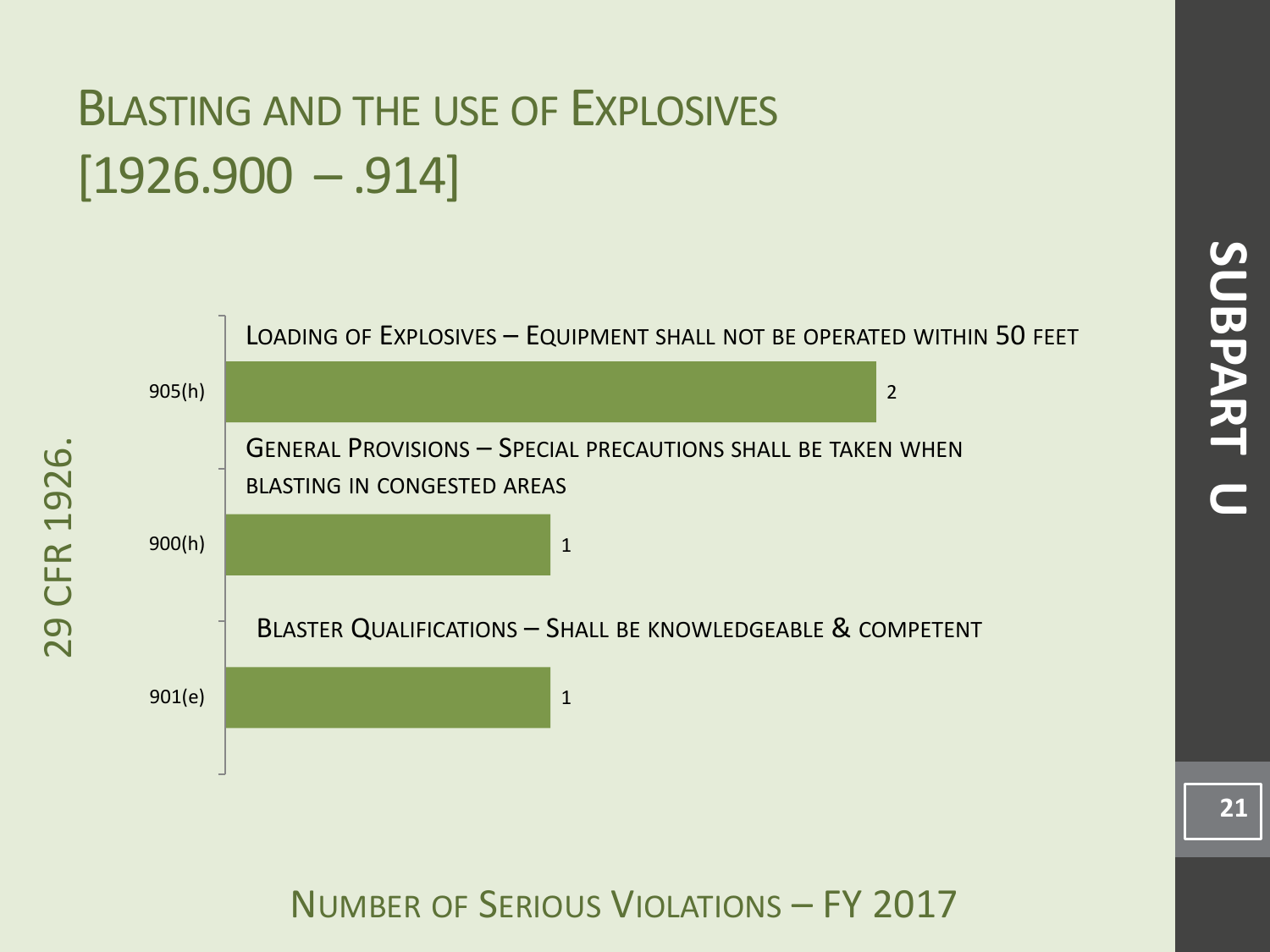#### POWER TRANSMISSION AND DISTRIBUTION [1926.950 – .968]

29 CFR 1926.

**CFR** 

29

1926.

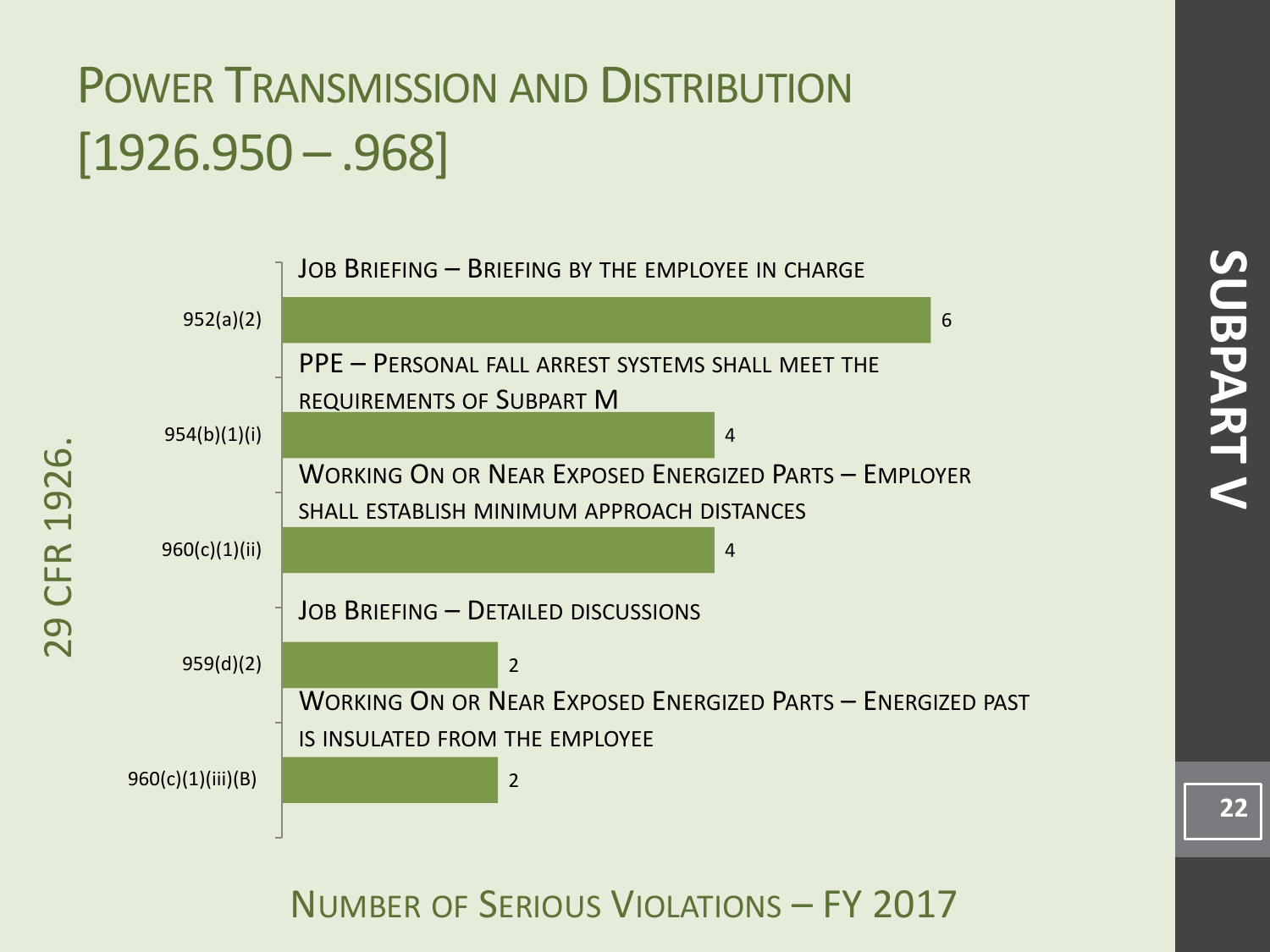#### STAIRWAYS AND LADDERS [1926.1050 – .1060]

29 CFR 1926.

29

**CFR 1926** 

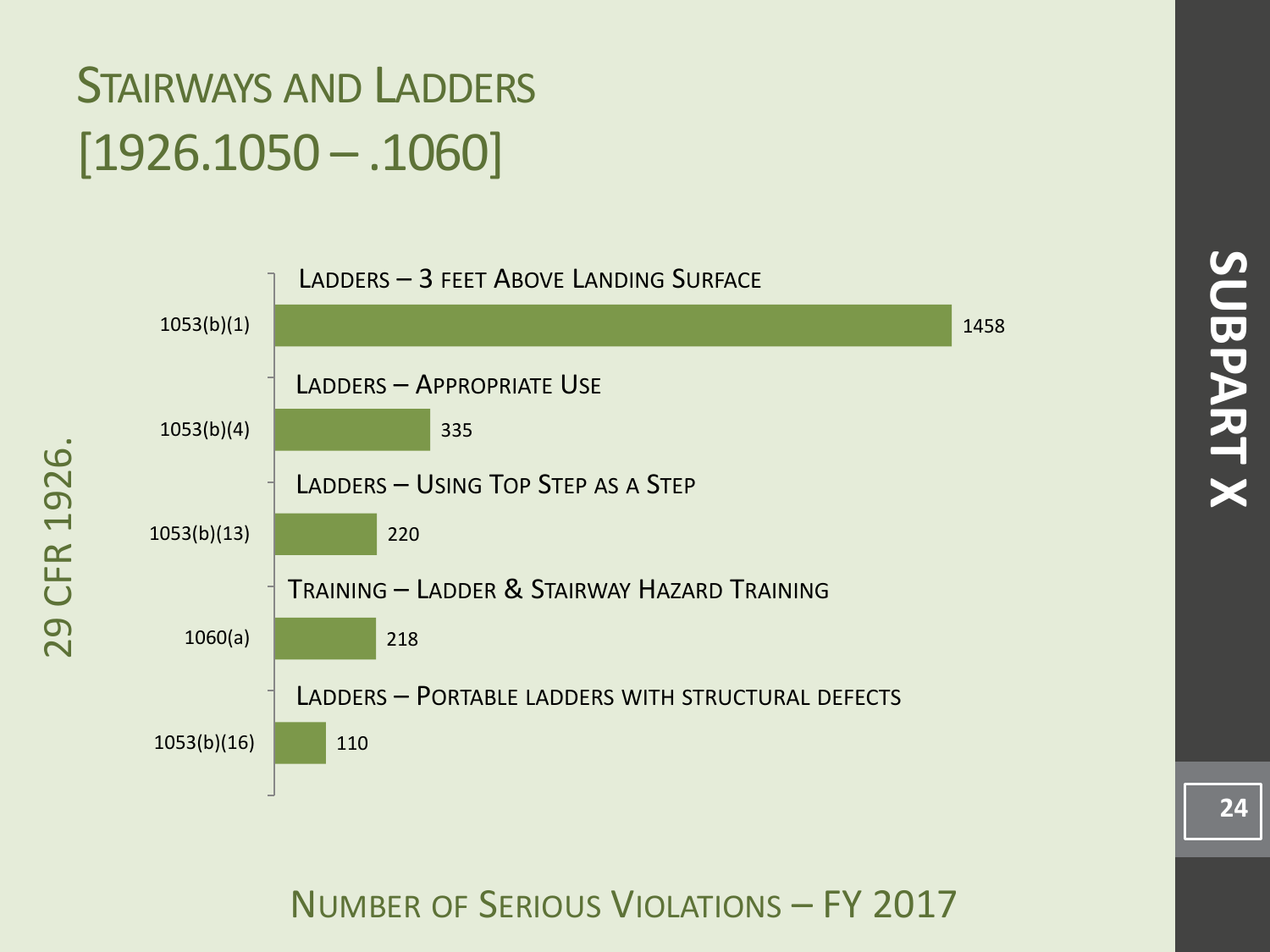#### TOXIC & HAZARDOUS SUBSTANCES [1926.1100 – .1152]

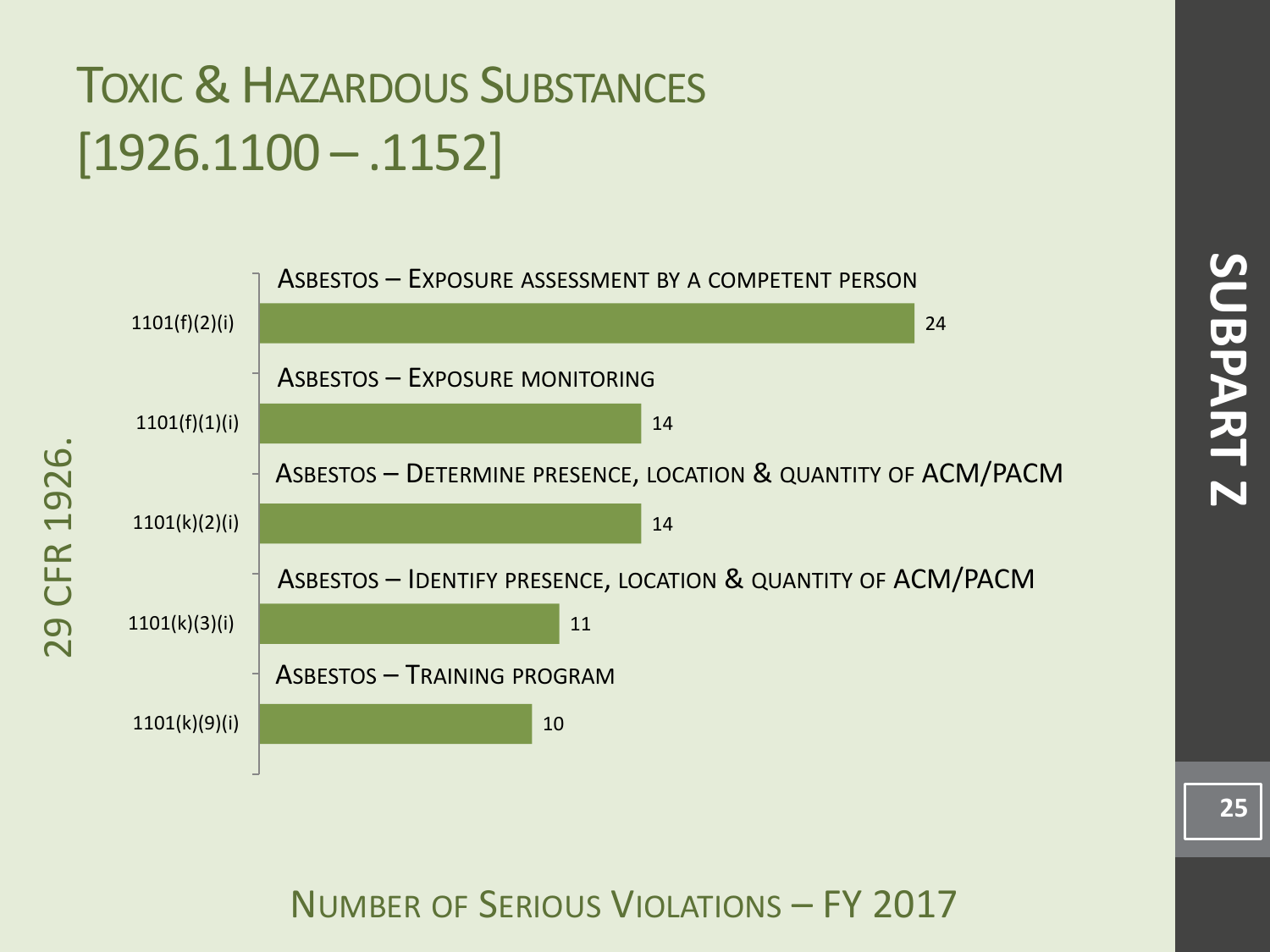#### CONFINED SPACE IN CONSTRUCTION [1926.1200 – .1212]

29 CFR 1926.

**CFR** 

29

1926